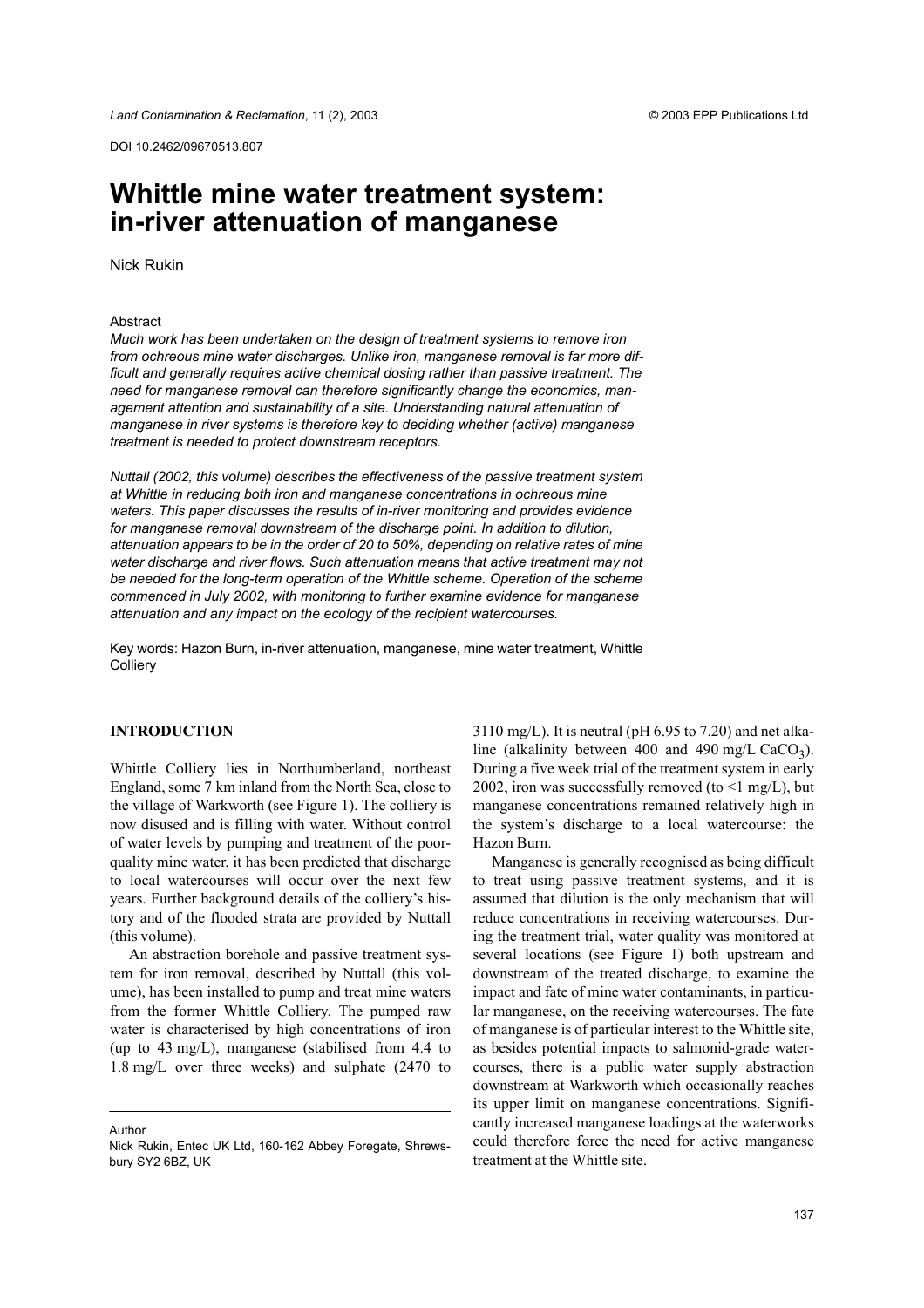# **HYDROLOGY**

The Whittle treatment system discharges into the Hazon Burn, which flows southeastwards for approximately 2 km and falls between 40 and 45 m from the mine water discharge point to its confluence with the River Coquet (see Figure 1). From the confluence with the Hazon Burn, the River Coquet meanders about 11 km and falls about 20 m in a northeast direction. past Warkworth before turning to the southeast and discharging to the North Sea at Amble. A public water supply is taken from the River Coquet at Warkworth water treatment works (WTW), upstream of Warkworth itself.

Flows in the Hazon Burn have not been routinely measured, but the River Coquet is gauged at Morwick some 3.5 km downstream of the confluence with the Hazon Burn. Mean and 95 percentile flows are  $7.7 \text{ m}^3/\text{s}$ and  $1.3 \text{ m}^3/\text{s}$  respectively (Institute of Hydrology 1998).

Additional streams or burns enter the River Coquet between the Hazon Burn confluence and Warkworth WTW. Of these, the Tyelaw Burn is of particular note because it enters the Coquet 300 m upstream of Warkworth WTW and drains an area with colliery spoil heaps: additional sources of both iron and manganese.

## THE TREATMENT SYSTEM

The passive treatment system at Whittle has been described by Nuttall (this volume), and has been designed to remove iron from mine waters pumped from the flooding workings. The system consists of an abstraction well completed in the Whittle Colliery workings, an aeration cascade, two parallel oxidation lagoons and three in-series reed beds. During the test, pumping rates were varied between 15 and 40 L/s to test the system performance. The performance of the treatment system is also described by Nuttall (this volume). Operation of the system commenced in July 2002 at a fixed pumping rate of 15 L/s.

## **WATER OUALITY**

#### **Sampling and analysis**

During the treatment trials, surface water quality was monitored and sampled at seven locations (R4 to R13)



Figure 1. Location of Whittle Colliery, sampling points and gauging stations. Note: R8 is approximately 3 km upstream - SSW of  $R10$ .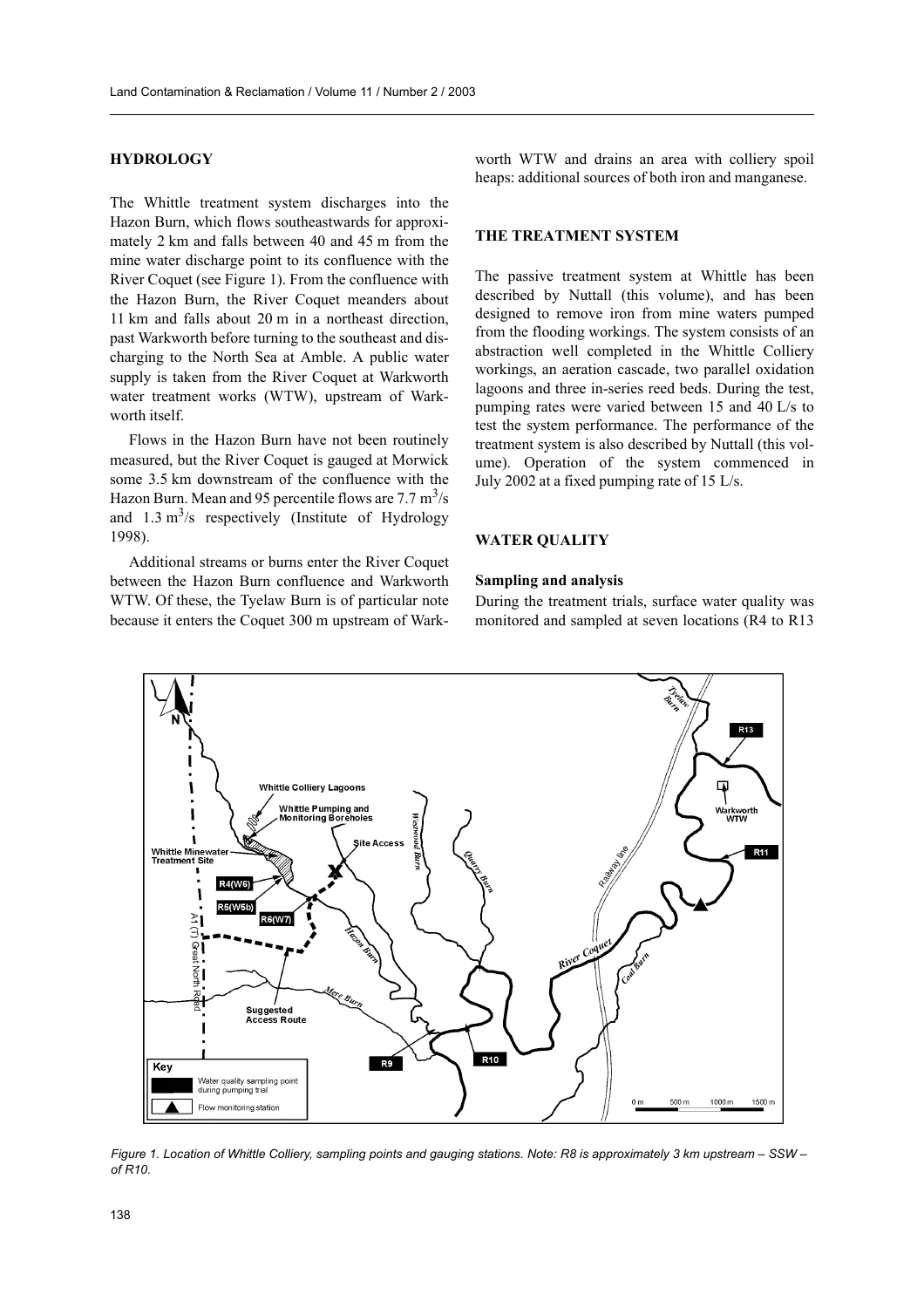on Figure 1) in the river system. These were the Hazon Burn: upstream of the discharge point  $-$  R4, 300 m downstream of the discharge  $-$  R6, and at the confluence with the Coquet  $-$  R9. Similarly, the River Coquet was monitored upstream of the confluence with the Hazon Burn (R8), 300 m and 4 km downstream of this confluence (R10 and R11 respectively), and at Warkworth WTW (R13). In addition, the discharge water quality (R5) was monitored.

Samples were collected each weekday during the trials by the Environment Agency. These samples were analysed for pH, EC, major ions, BOD, ammoniacal nitrogen, dissolved metals (Fe, Mn) and total metals, (Fe, Mn and Al) and dissolved oxygen. Samples from points R4-6 were also collected by the University of Newcastle and Entec on behalf of the Coal Authority. The results were generally in agreement and, for consistency, only Environment Agency supplied data have been presented and used in the preparation of this paper.

## **Background water quality**

Upstream water quality in the Hazon Burn over the five weeks of the test, sampled at R4 (see Figure 1 for location), shows dissolved oxygen at 90–100% saturation, basic pHs  $(7.8 \text{ to } 8.2)$ , relatively low concentrations of sulphate (19 to 59 mg/L), moderate alkalinity (68 to 173 mg/L  $CaCO<sub>3</sub>$ ), and variable suspended solids concentrations (2 to 588 mg/L). Total iron concentrations are notable  $(1.2 \text{ to } 6.9 \text{ mg/L})$  and a significant proportion of this is present in dissolved form (0.45 to 0.61 mg/L). Manganese concentrations, largely present in dissolved form, were typically between 0.05 and  $0.10$  mg/L.

Background water quality in the River Coquet (R8) is generally good, supporting salmonid fisheries, and has low iron  $(\leq 1.0 \text{ mg/L})$ , manganese  $(\leq 0.03 \text{ mg/L})$ , sulphate  $(\leq 20 \text{ mg/L})$  and suspended solids  $(\leq 100 \text{ mg/m})$ L) concentrations. It also has high dissolved oxygen saturation and basic pHs  $(7.2 \text{ to } 8.4)$ .

## Raw and treated water quality

Raw water from Whittle Colliery is characterised by high dissolved iron (up to  $43 \text{ mg/L}$ ) and manganese (4.4 to 1.8 mg/L). Water quality evolved during the five week treatment trial, with increases in iron content and decreases in manganese content. Figure 2 shows changes in water quality with respect to total iron and manganese with time in raw water and treated water. The treated water quality has a significantly lower iron content but manganese remains elevated at around 1.7 mg/L. The discharge water also has a high sulphate concentration (up to  $3180 \text{ mg/L}$ ).

# **FATE OF MANGANESE IN THE RIVER SYSTEM**

## **Introduction**

It is commonly assumed that once manganese enters a watercourse from a (treated) mine water discharge, then the only mechanism likely to reduce its concentration in the receiving water course is dilution. However, if it can be shown that manganese concentrations decrease by more than can be explained by dilution alone, then this provides evidence for other attenuating processes such as precipitation, sorption and settlement. This section examines water quality data in the Hazon Burn and River Coquet for evidence of such attenuating processes.

## **Estimation of diluting flows**

Estimating the effects of dilution is most easily undertaken by comparison of flow rates in the mine water discharge and the receiving watercourse. However, there were no direct measurements of flows in the Hazon Burn during the test, and so flows have been deduced by consideration of the decreases in sulphate concentration from the treated discharge into the Hazon Burn. Sulphate was considered to behave conservatively, as sulphate removal processes such as reduction and precipitation were highly unlikely to occur in the conditions (well oxygenated and low calcium) prevalent in the Burn. On this basis, comparison of sulphate concentrations upstream and downstream of the treated mine water discharge was used to estimate dilution and hence flows in the Hazon Burn. Flows in the Hazon Burn were derived from dilution of sulphate, using the expression:

$$
\begin{array}{c}\n\text{([C_{Hazon d/s} - C_{Hazon u/s}] / C_{mine water}) = (Q_{mine water}/Q_{Hazon u/s} + Q_{mine water})\n\end{array}
$$

where:

| $C_{\text{Hazon } u/s}$ |     | sulphate concentration in Hazon                               |
|-------------------------|-----|---------------------------------------------------------------|
|                         |     | Burn upstream of treated mine water                           |
|                         |     | discharge $(mg/L)$ ;                                          |
| $C_{\text{Hazon d/s}}$  | $=$ | sulphate concentration in Hazon                               |
|                         |     | Burn downstream of treated mine<br>water discharge $(mg/L)$ ; |
| $C_{\text{mine water}}$ | $=$ | sulphate concentration in treated                             |
|                         |     | mine water discharge to Hazon Burn<br>$(mg/L)$ ;              |
| Hazon u/s               |     | = flow (to be derived) in Hazon Burn                          |
|                         |     | upstream of treated mine water dis-<br>charge $(L/s)$ ;       |
| ine water               |     | $=$ mine water discharge rate (L/s).                          |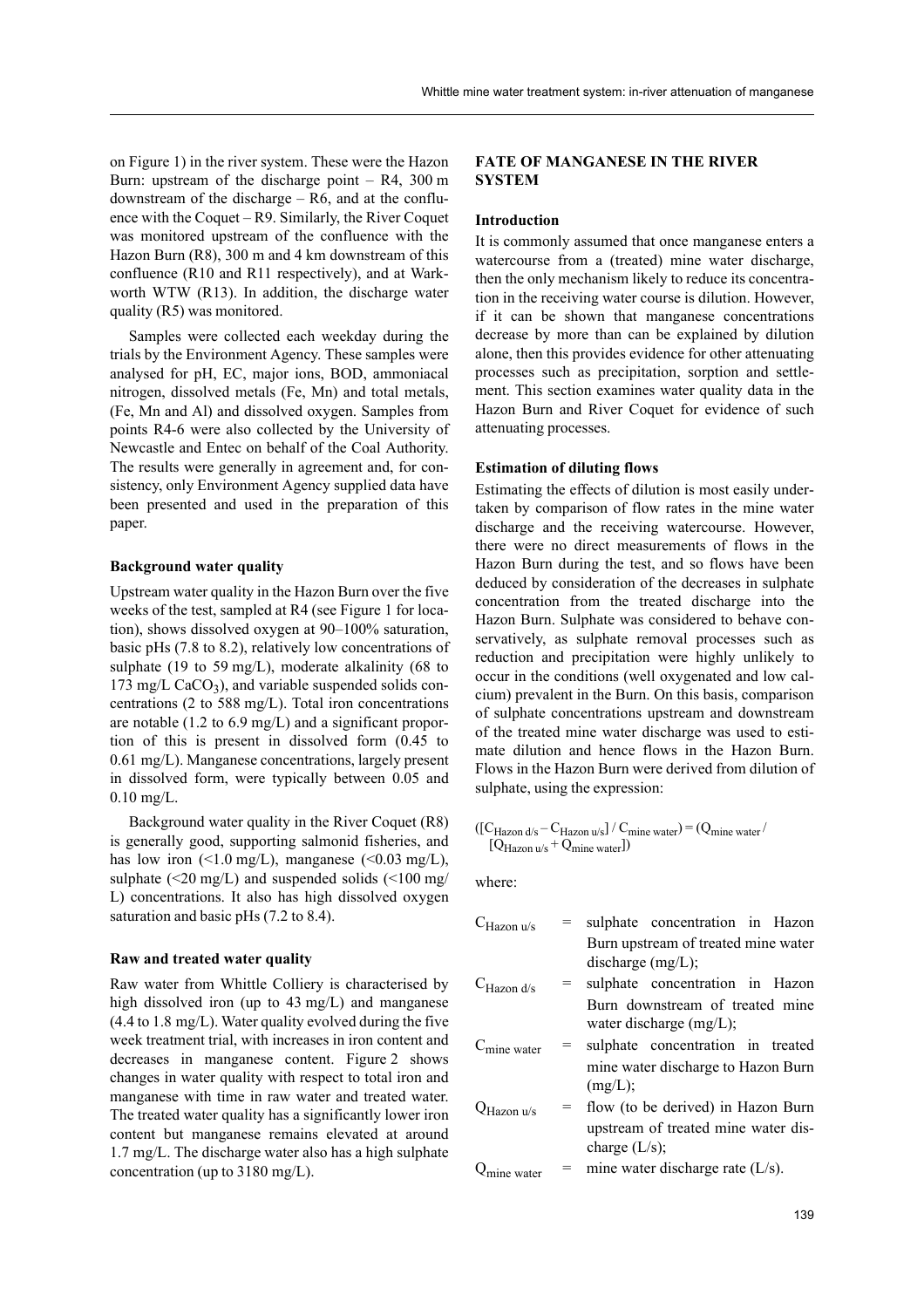

Figure 2. Changes in raw water and discharge water quality during the trial pumping



Figure 3. Measured flows in the River Coquet, derived flows in the Hazon Burn and mine water discharge rates. Note: derived flow rate refers to Hazon Burn flow rates excluding the mine water discharge.

Figure 3 shows the derived flow in the Hazon Burn. Measured flows in the River Coquet at Morwick are also shown for comparison. Flows in the Hazon Burn appear to have varied in a similar way to those on the River Coquet. It is noted that there was a reduction in sulphate concentration between R6 and R9, indicating

an increase in flow along the course of the Hazon Burn of the order of 10-20%.

## Attenuation of manganese in the Hazon Burn

Increases in manganese concentration above background were evident in downstream samples and this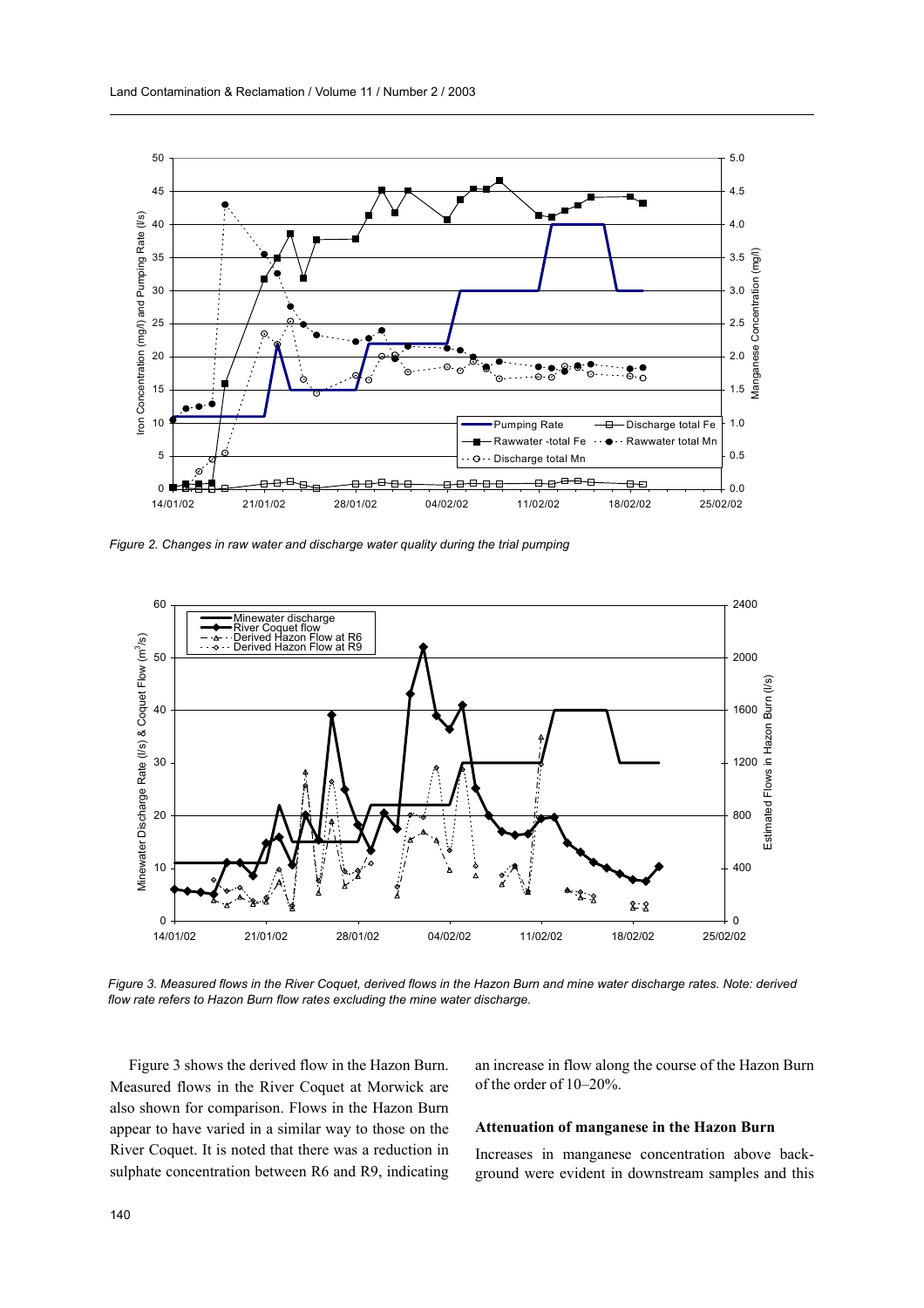

Figure 4. Comparison of modelled and measured total manganese concentrations in the Hazon Burn

difference increased with increased discharge rate. At the end of the test, concentrations of between 0.4 and 0.6 mg/L were detected at Hazon Ford (R6), whereas at the confluence with the River Coquet (R9) concentrations were lower, reaching only  $0.2$  to  $0.4$  mg/L. Comparison of total manganese with dissolved manganese concentrations suggests that most of the manganese is present in dissolved form except when there are peaks in background suspended solids.

The lower concentrations of manganese in the Hazon Burn compared to the treated mine water discharge will, in part, be due to dilution, but other processes such as precipitation, sorption or settlement could be occurring. To examine this in more detail, total manganese concentrations in the Hazon Burn resulting from only dilution of the treated mine water discharge  $(Mn_{\text{truv}})$  have been estimated using the measured discharge rates  $(Q_{mw})$  and the sulphate-derived estimates of flows  $(Q_{hazon est})$  in the Hazon Burn using the formula:

$$
Mn_{dilution only} = ([Mn_{u/s} \times Q_{Hazon\_est}] + [Mn_{tmw} \times Q_{mw}]/(Q_{mw} + Q_{Hazon\_est})
$$

where  $Mn_{u/s}$  is the upstream concentration of total manganese, and other variables are as defined above.

The assessment has been undertaken for both monitoring points (R6 and R9) on the Hazon Burn, and results are compared with measured concentrations. Figure 4 shows that measured total manganese concentrations at R6 are similar to the modelled concentrations, assuming dilution alone with a difference of about 10%. This suggests some possible attenuation in addition to dilution, but is within the likely margins of error. The difference is much more marked for R9 close to the confluence with the River Coquet. At this location, attenuation appears to vary between  $0\%$  and  $50\%$ . It is noted that any additional dilution occurring between R6 and R9 (e.g. from side streams) is taken into account by the decrease in concentrations of sulphate and in turn the predicted flows. Consequently, changes in manganese concentration relative to sulphate or derived flows are most likely to be related to attenuation

To examine if the amount of attenuation additional to dilution at R9 is related to flow rates in the Hazon Burn, Figure 5 compares the difference between modelled (dilution only) and measured concentrations of total manganese, as a percentage of the modelled concentration, with derived flow rates in the Hazon Burn.

The data in Figure 5 suggest a relationship between decreasing attenuation rates and increasing flow rates. The data also suggest that attenuation is less at increased mine water discharge rates for a given flow. Overall the results indicate that the Hazon Burn typically attenuated between 20% and 40–50% of the manganese loading present in the discharged treated mine water.

Higher flow rates are associated with shorter travel times and higher velocities, giving less time for reaction (precipitation or sorption) and/or settlement of manganese. Figure 6 shows estimated flow rates plot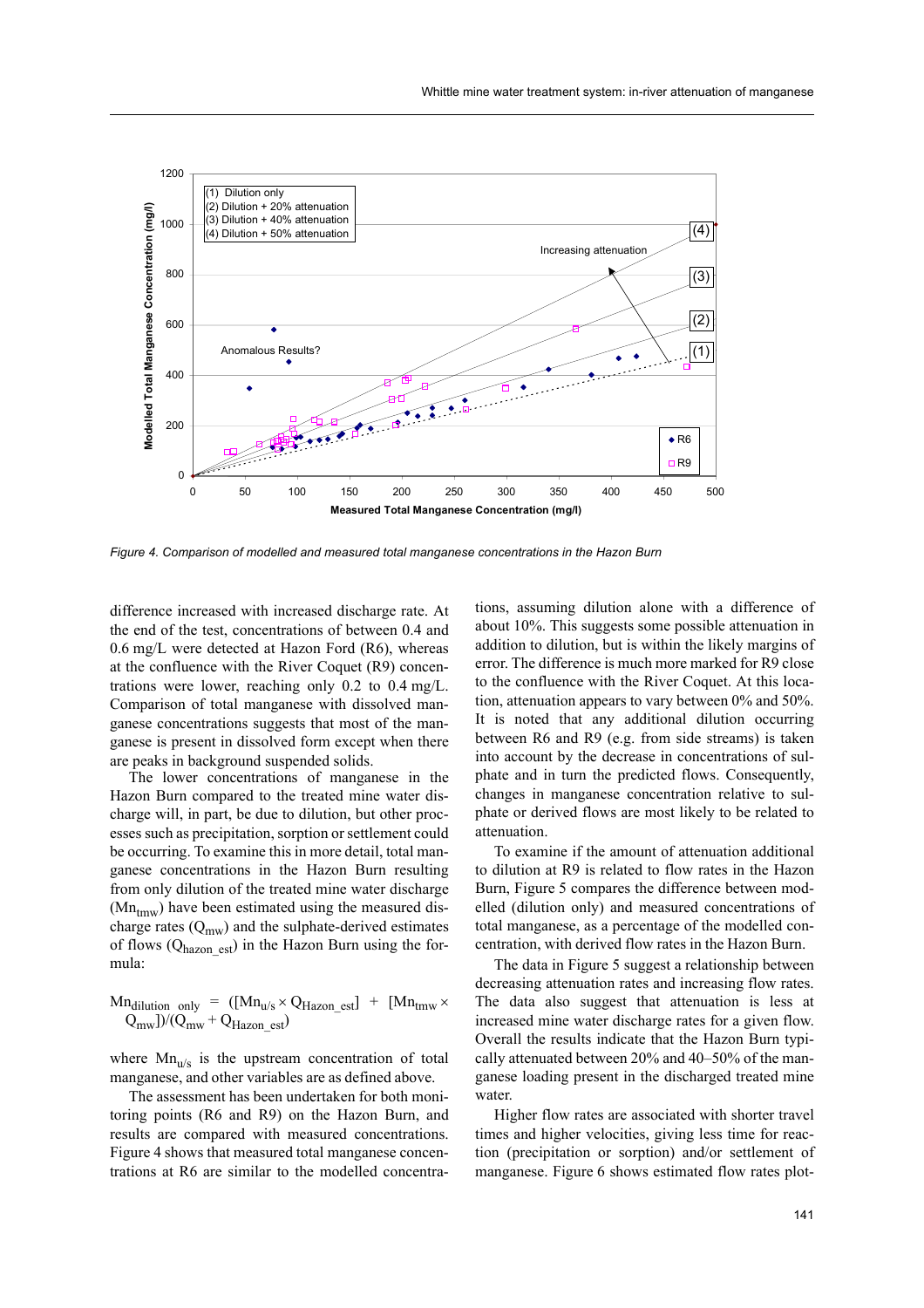ted against suspended solids concentrations and dissolved oxygen saturations.

This illustrates that whilst the Hazon Burn appears to remain fully oxygenated at a range of flow conditions, as expected, the ability to carry suspended solids rises with higher flow rates. It is also noted that in general, suspended solid concentrations are higher upstream at R6 than at R9 for a given flow, suggesting higher velocities in the upper stretches and settlement of solids downstream.

#### **Attenuation of manganese in the River Coquet**

Flows in the River Coquet are measured at Morwick and are compared to deduced flows in the Hazon Burn in Figure 3. The data suggest that flows in the Hazon Burn are typically about 2% of those in the River Coquet, giving a substantial  $(x50)$  additional dilution factor.

Unlike the Hazon Burn, where total and dissolved manganese concentrations are very similar, dissolved manganese is typically less than 50% of the total manganese concentration in the River Coquet.

Total manganese concentrations varied through the test, most likely as a result of variations in suspended solids, but there was no clear increasing trend. Dissolved manganese concentrations did show an increasing trend, with concentrations rising at Warkworth  $(R13)$  to about 0.030 mg/L from a background  $(R8)$ upstream of the confluence with the Hazon Burn of less than 0.015 mg/L. It is of note, however, that while there was a significant peak downstream of the confluence with the Hazon Burn (R10), this peak was much dissipated by Warkworth Moor Ford (R11) with maximum concentrations of 0.015 mg/L reached. This suggests additional inputs of dissolved manganese downstream of R11, probably related to inflows from Tyelaw Burn. This supposition is supported by elevated concentrations of dissolved manganese measured at R13 in the first few days of the test when the Whittle treatment system was still filling and there was no discharge to the Hazon Burn.

To check whether the concentrations measured at Warkworth Moor (R11), upstream of this additional source, are consistent with the inflow of the Hazon Burn (R9), theoretical concentrations, assuming dilution only, have been modelled using the formula:

$$
Mn_{dilution only} = ([Mn_{Hazon\_R9} \times Q_{Hazon\_est}] +
$$
  
\n
$$
[Mn_{u/s} \quad \text{Couet} \times Q_{Couuet}]) / (Q_{Hazon\_est} + Q_{Couuet})
$$

where<sup>-</sup>

| $Mn_{\text{dilution only}} =$ | theoretical concentration $(\mu g/L)$ of        |
|-------------------------------|-------------------------------------------------|
|                               | dissolved Mn downstream of the                  |
|                               | Hazon/Coquet confluence;                        |
| Mn <sub>Hazon_</sub> R9<br>=  | concentration $(\mu g/L)$ of dissolved          |
|                               | Mn at R9 (Hazon Burn);                          |
| Q <sub>hazon_est</sub>        | = estimated flow $(m^3/s)$ in Hazon             |
|                               | Burn at R9 (based on sulphate dilu-             |
|                               | tion);                                          |
| Mn <sub>u/s Coquet</sub>      | measured dissolved Mn concentra-                |
|                               | tion $(\mu \varrho / L)$ upstream of the Hazon/ |

Coquet confluence (R8);



Figure 5. Variation in the attenuation of total manganese with flows in the Hazon Burn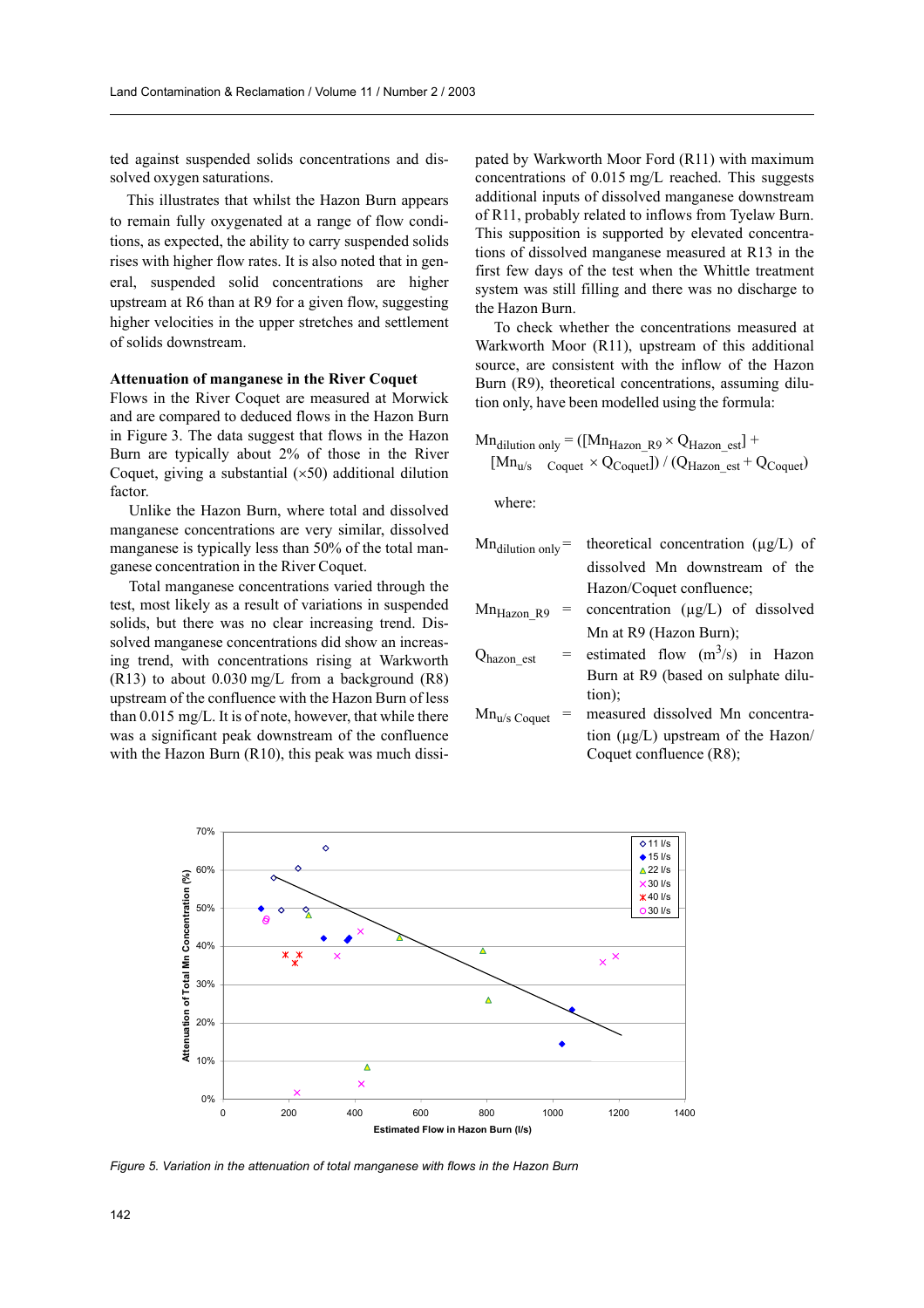Comparison of the modelled with the measured dissolved manganese concentrations (Figure 7) suggests reasonable agreement between the two, and in turn provides little evidence for attenuation within the River Coquet, other than by dilution. The differences between R10 and R11 on the River Coquet are therefore likely to be related to additional diluting flows along this stretch of river.

The reasons for lack of attenuation in the River Coquet, other than by dilution, are not clear. Manganese attenuation in the Hazon Burn appears to be related to settlement of solids. As suspended solids concentrations upstream (R8) and downstream (R11) on the Coquet do not appear to systematically decrease (see Figure 8), this suggests that the absence of settlement in the Coquet may be the cause of this negligible manganese attenuation.

# Impact of manganese attenuation on aquatic ecology

The Environment Agency carried out invertebrate surveys before and during the trial treatment test, to check



Figure 6. Variation in dissolved oxygen and suspended solids content with derived flows in the Hazon Burn



Figure 7. Manganese concentrations in the River Coquet